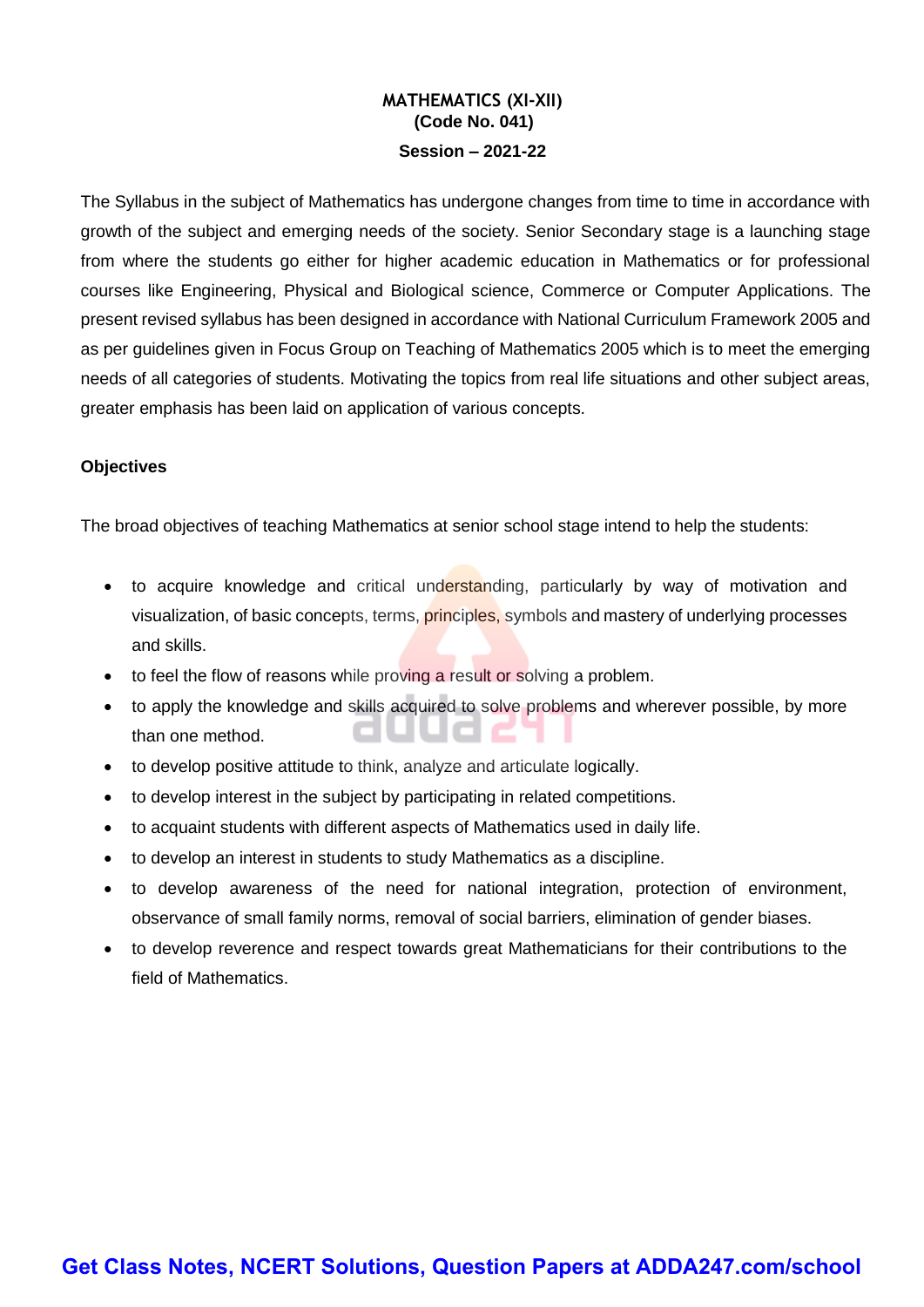# **COURSE STRUCTURE CLASS XI (2021-22) TERM - I**

### One Paper

**90 Minutes Max Marks: 40**

| No.  | <b>Units</b>                      | <b>Marks</b> |
|------|-----------------------------------|--------------|
| I.   | <b>Sets and Functions</b>         | 11           |
| Ш.   | Algebra                           | 13           |
| III. | <b>Coordinate Geometry</b>        | 6            |
| IV.  | Calculus                          | 4            |
| V.   | <b>Statistics and Probability</b> | 6            |
|      | Total                             | 40           |
|      | <b>Internal Assessment</b>        | 10           |
|      | <b>Total</b>                      | 50           |

\*No chapter-wise weightage. Care to be taken to cover all the chapters.

### **Unit-I: Sets and Functions**

### 1. **Sets**

Sets and their representations. Empty set. Finite and Infinite sets. Equal sets. Subsets. Subsets of a set of real numbers especially intervals (with notations). Power set. Universal set. Venn diagrams. Union and Intersection of sets.

### 2. **Relations & Functions**

Ordered pairs. Cartesian product of sets. Number of elements in the Cartesian product of two finite sets. Cartesian product of the set of reals with itself ( R x R only).Definition of relation, pictorial diagrams, domain, co-domain and range of a relation. Function as a special type of relation. Pictorial representation of a function, domain, co-domain and range of a function. Real valued functions, domain and range of these functions, constant, identity, polynomial, rational, modulus, signum, exponential, logarithmic and greatest integer functions, with their graphs.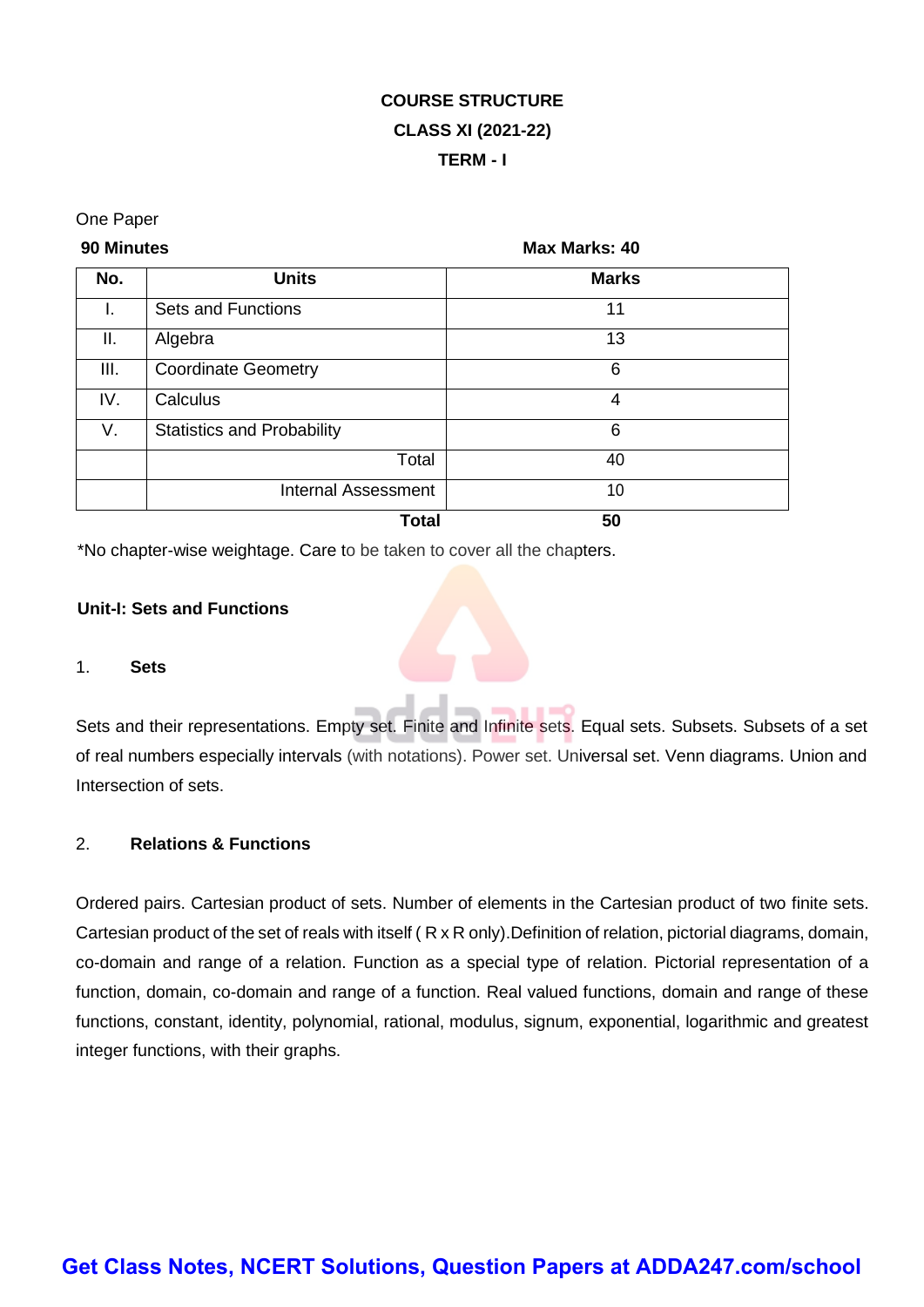### **Unit-II: Algebra**

### 1. **Complex Numbers and Quadratic Equations**

Need for complex numbers, especially $\sqrt{-1}$ , to be motivated by inability to solve some of the quardratic equations. Algebraic properties of complex numbers. Argand plane. Statement of Fundamental Theorem of Algebra, solution of quadratic equations (with real coefficients) in the complex number system.

### 2. **Sequence and Series**

Sequence and Series. Arithmetic Progression (A. P.). Arithmetic Mean (A.M.) Geometric Progression (G.P.), general term of a G.P., sum of *n* terms of a G.P., infinite G.P. and its sum, geometric mean (G.M.), relation between A.M. and G.M.

### **Unit-III: Coordinate Geometry**

### **1. Straight Lines**

Brief recall of two dimensional geometry from earlier classes. Slope of a line and angle between two lines. Various forms of equations of a line: parallel to axis, point -slope form, slope-intercept form, two-point form, intercept form and normal form. General equation of a line. Distance of a point from a line.

adda 241

### **Unit-IV: Calculus**

### **1. Limits**

Intuitive idea of limit. Limits of polynomials and rational functions trigonometric, exponential and logarithmic functions

### **Unit-V: Statistics and Probability**

### **1. Statistics**

Measures of Dispersion: Range, mean deviation, variance and standard deviation of ungrouped/grouped data.

| <b>INTERNAL ASSESSMENT</b>                                                               | <b>10 MARKS</b> |
|------------------------------------------------------------------------------------------|-----------------|
| <b>Periodic Test</b>                                                                     | 5 Marks         |
| Mathematics Activities: Activity file record +Term end assessment of one activity & Viva |                 |
|                                                                                          | 5 Marks         |

**Note**: For activities NCERT Lab Manual may be referred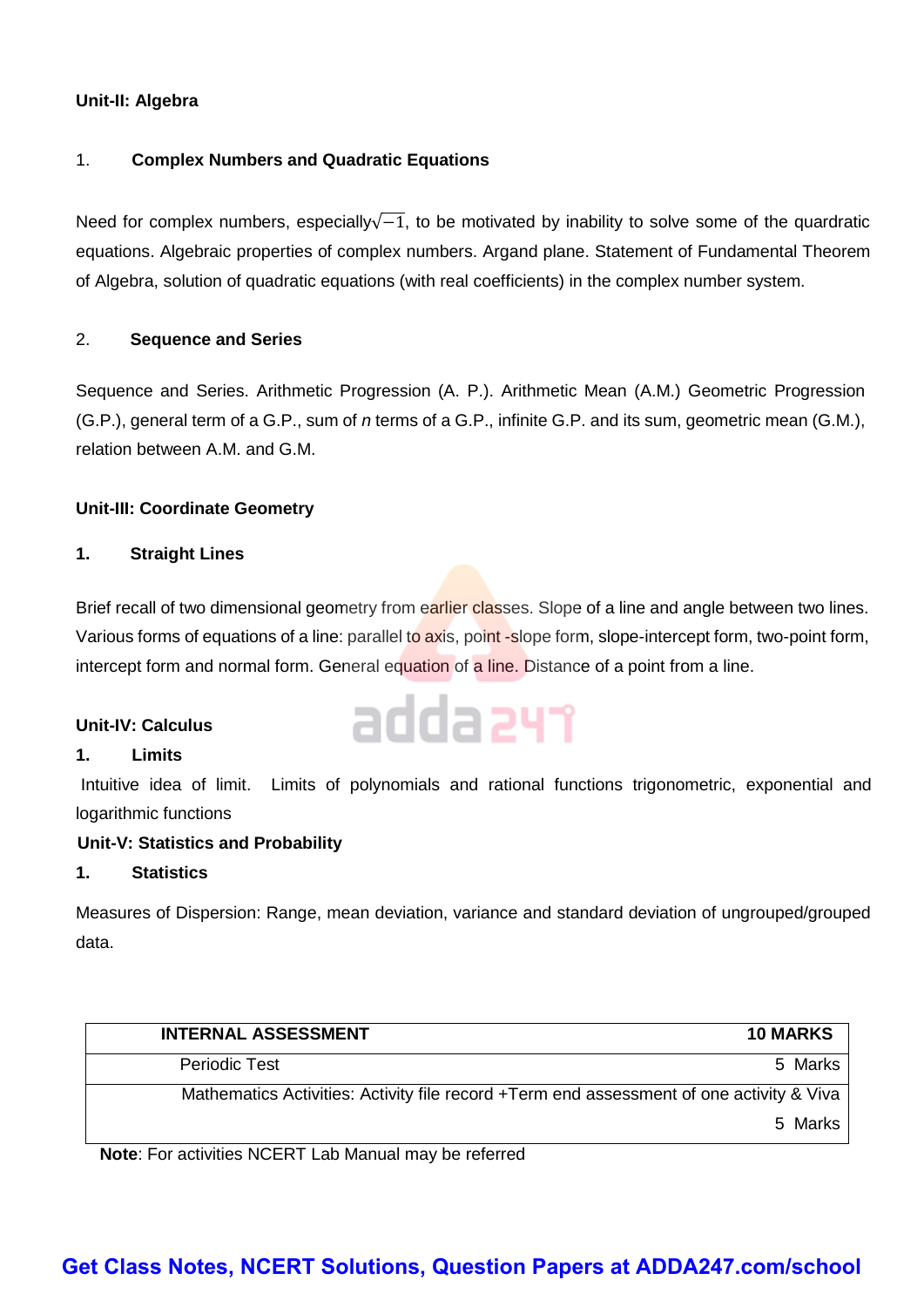| No.  | <b>Units</b>                       | <b>Marks</b> |
|------|------------------------------------|--------------|
| I.   | Sets and Functions (Cont.)         | 8            |
| Ш.   | Algebra (Cont.)                    | 11           |
| III. | Coordinate Geometry (Cont.)        | 9            |
| IV.  | Calculus (Cont.)                   | 6            |
| V.   | Statistics and Probability (Cont.) | 6            |
|      | Total                              | 40           |
|      | <b>Internal Assessment</b>         | 10           |
|      | <b>Total</b>                       | 50           |

### **Unit-I: Sets and Functions**

### 1. **Trigonometric Functions**

Positive and negative angles. Measuring angles in radians and in degrees and conversion from one measure to another. Definition of trigonometric functions with the help of unit circle. Truth of the identity sin2x + cos2x = 1, for all x. Signs of trigonometric functions. Domain and range of trigonometric functions and their graphs. Expressing sin (*x±y*) and cos (*x±y*) in terms of sin*x*, sin*y*, cos*x* & cos*y* and their simple applications. Deducing identities like the following:

 $tan(x \pm y) =$  $\tan x \pm \tan y$  $\frac{1}{1 + \tan x \tan y}$ ,  $\cot(x \pm y) =$  $\cot x \cot y \mp 1$  $\cot y \pm \cot x$ sin $\alpha \pm$  sin $\beta = 2$ sin 1  $\frac{1}{2}$  (α  $\pm$  β)cos 1  $\frac{1}{2}$  (α ∓ β) cosα + cosβ = 2cos 1  $\frac{1}{2}$  (α + β)cos 1  $rac{1}{2}$  (α – β)  $cos\alpha-cos\beta=-2sin$ 1  $\frac{1}{2}(\alpha+\beta)sin$ 1  $\frac{1}{2}(\alpha - \beta)$ 

Identities related to sin2*x*, cos2*x*, tan2 *x*, sin3*x*, cos3*x* and tan3*x*.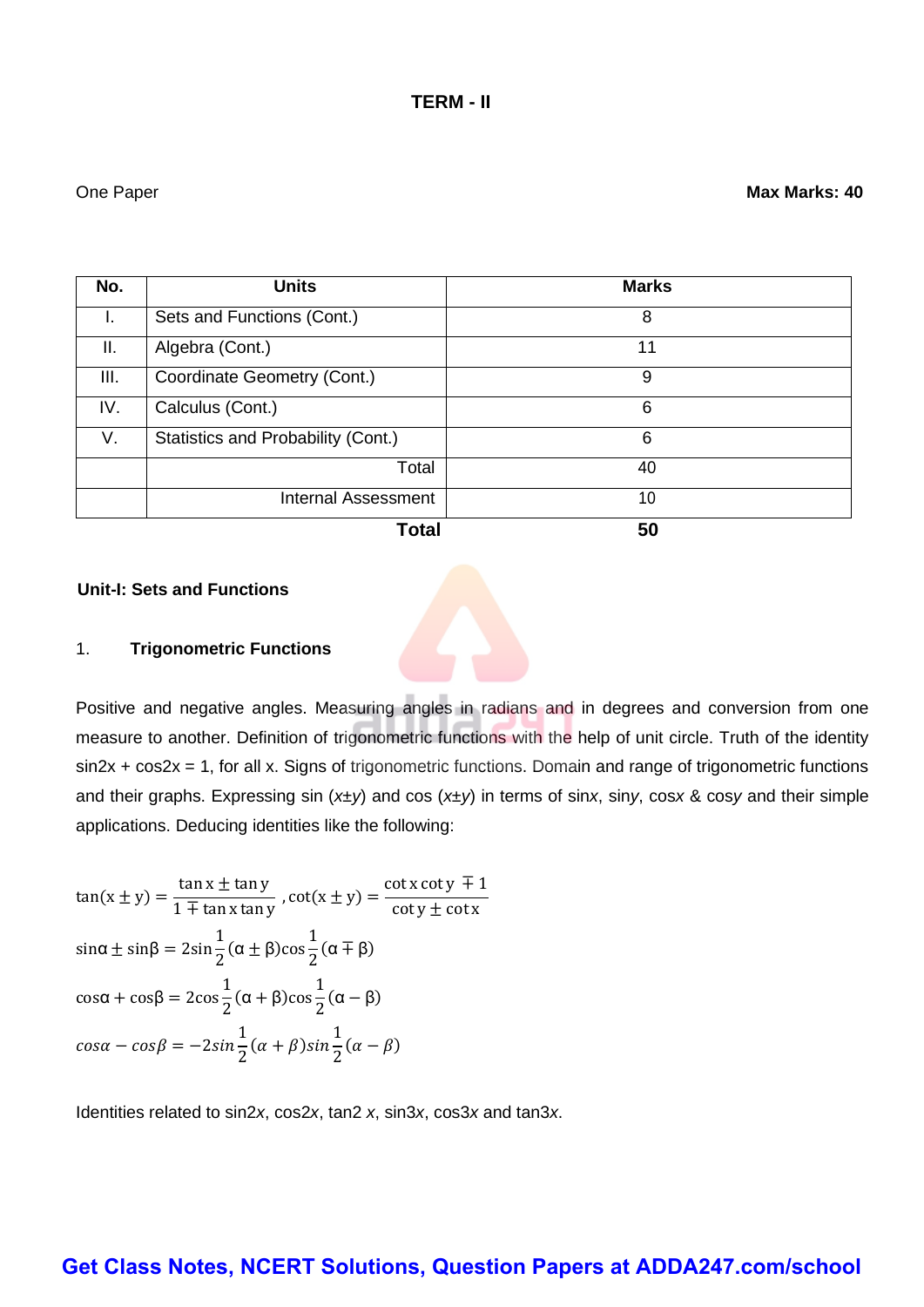### **Unit-II: Algebra**

### 1. **Linear Inequalities**

Linear inequalities. Algebraic solutions of linear inequalities in one variable and their representation on the number line. Graphical solution of linear inequalities in two variables. Graphical method of finding a solution of system of linear inequalities in two variables.

### 2**. Permutations and Combinations**

Fundamental principle of counting. Factorial *n.* (n!) Permutations and combinations, formula for  ${}^{n}P_{r}$  and  ${}^{n}C_{r}$ , simple applications.

### **Unit-III: Coordinate Geometry**

### **1. Conic Sections**

Sections of a cone: circles, ellipse, parabola, hyperbola. Standard equations and simple properties of parabola, ellipse and hyperbola. Standard equation of a circle.

### **2. Introduction to Three-dimensional Geometry**

Coordinate axes and coordinate planes in three dimensions. Coordinates of a point. Distance between two points and section formula.

### **Unit-IV: Calculus**

### **1. Derivatives**

Derivative introduced as rate of change both as that of distance function and geometrically. Definition of Derivative, relate it to scope of tangent of the curve, derivative of sum, difference, product and quotient of functions. Derivatives of polynomial and trigonometric functions.

### **Unit-V: Statistics and Probability**

### **1. Probability**

Random experiments; outcomes, sample spaces (set representation). Events; occurrence of events, 'not', 'and' and 'or' events, exhaustive events, mutually exclusive events, Probability of an event, probability of 'not', 'and' and 'or' events.

| <b>INTERNAL ASSESSMENT</b>                                                               | <b>10 MARKS</b> |
|------------------------------------------------------------------------------------------|-----------------|
| <b>Periodic Test</b>                                                                     | 5 Marks         |
| Mathematics Activities: Activity file record +Term end assessment of one activity & Viva |                 |
|                                                                                          | 5 Marks         |

**Note**: For activities NCERT Lab Manual may be referred

• Please refer the guidelines given under XII Mathematics Syllabus: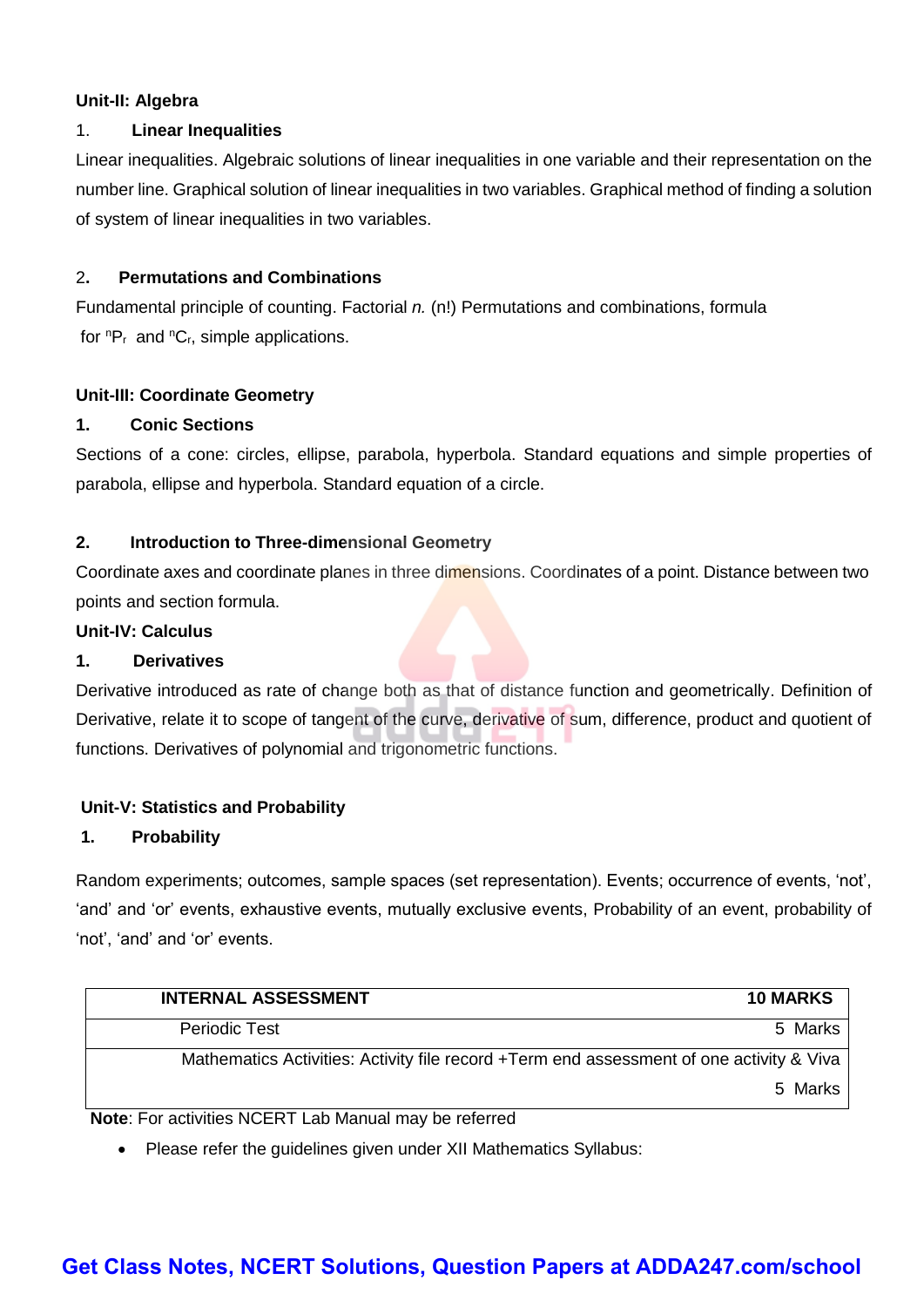### **CLASS-XII MATHEMATICS (2021-22) TERM - I**

### **One Paper**

**90 minutes Max Marks: 40**

| No. | <b>Units</b>                   | <b>Marks</b> |
|-----|--------------------------------|--------------|
| I.  | <b>Relations and Functions</b> | 08           |
| II. | Algebra                        | 10           |
| Ш.  | Calculus                       | 17           |
| V.  | <b>Linear Programming</b>      | 05           |
|     | <b>Total</b>                   | 40           |
|     | <b>Internal Assessment</b>     | 10           |
|     | Total                          | 50           |

 $-0$ 

n.

### **Unit-I: Relations and Functions**

### **1. Relations and Functions**

Types of relations: reflexive, symmetric, transitive and equivalence relations. One to one and onto functions.

 $\sim$ 

### **2. Inverse Trigonometric Functions**

Definition, range, domain, principal value branch.

### **Unit-II: Algebra**

### **1. Matrices**

Concept, notation, order, equality, types of matrices, zero and identity matrix, transpose of a matrix, symmetric and skew symmetric matrices. Operation on matrices: Addition and multiplication and multiplication with a scalar. Simple properties of addition, multiplication and scalar multiplication. Noncommutativity of multiplication of matrices, Invertible matrices; (Here all matrices will have real entries).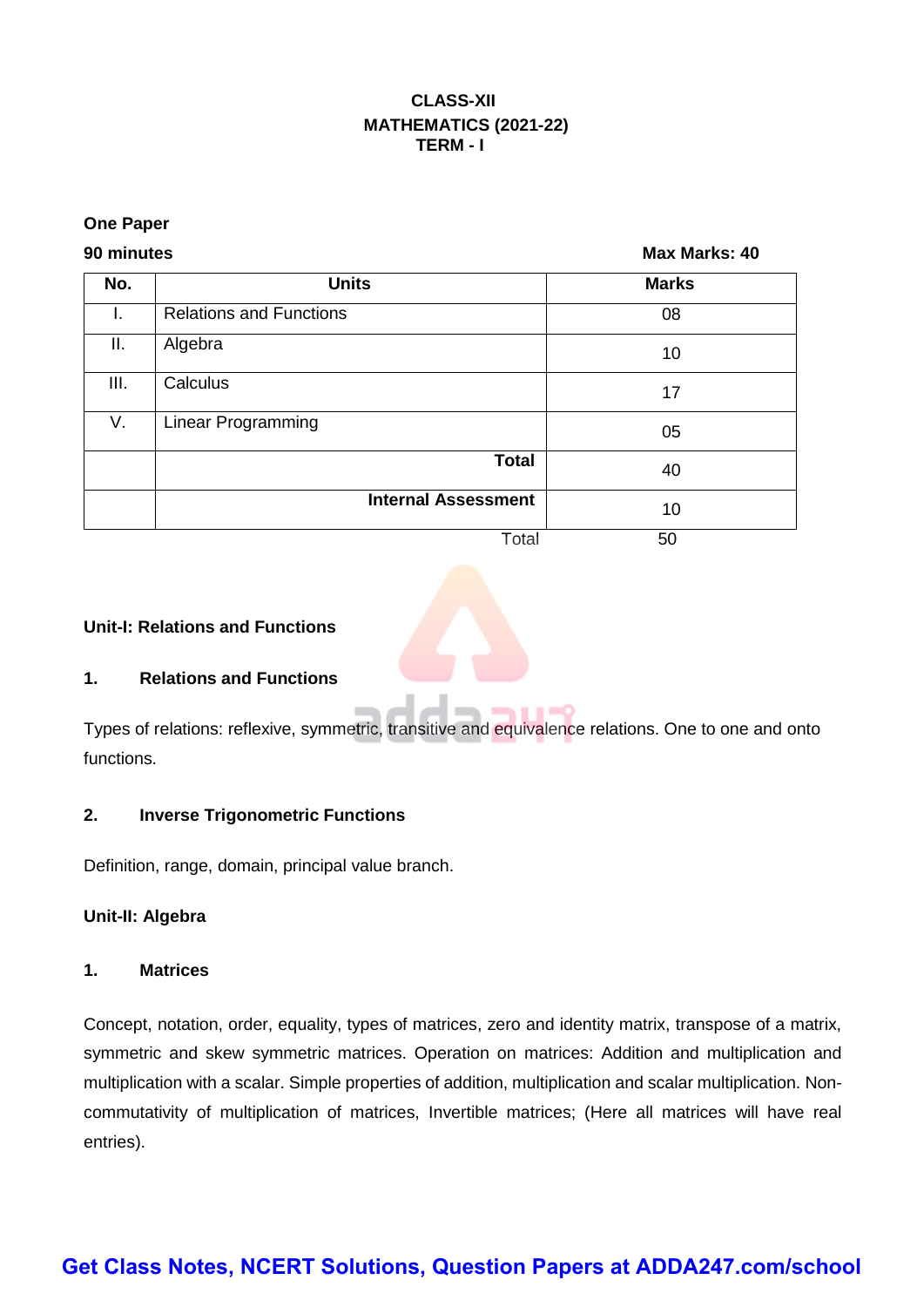### **2. Determinants**

Determinant of a square matrix (up to 3 x 3 matrices), minors, co-factors and applications of determinants in finding the area of a triangle. Adjoint and inverse of a square matrix. Solving system of linear equations in two or three variables (having unique solution) using inverse of a matrix.

### **Unit-III: Calculus**

### **1. Continuity and Differentiability**

Continuity and differentiability, derivative of composite functions, chain rule, derivative of inverse trigonometric functions, derivative of implicit functions. Concept of exponential and logarithmic functions.

Derivatives of logarithmic and exponential functions. Logarithmic differentiation, derivative of functions expressed in parametric forms. Second order derivatives.

### **2. Applications of Derivatives**

Applications of derivatives: increasing/decreasing functions, tangents and normals, maxima and minima (first derivative test motivated geometrically and second derivative test given as a provable tool). Simple problems (that illustrate basic principles and understanding of the subject as well as reallife situations).

# adda 241

### **Unit-V: Linear Programming**

### **1. Linear Programming**

Introduction, related terminology such as constraints, objective function, optimization, different types of linear programming (L.P.) problems. Graphical method of solution for problems in two variables, feasible and infeasible regions (bounded), feasible and infeasible solutions, optimal feasible solutions (up to three non-trivial constraints).

| <b>INTERNAL ASSESSMENT</b>                                                               | <b>10 MARKS</b> |
|------------------------------------------------------------------------------------------|-----------------|
| <b>Periodic Test</b>                                                                     | 5 Marks         |
| Mathematics Activities: Activity file record +Term end assessment of one activity & Viva |                 |
|                                                                                          | 5 Marks         |

**Note**: For activities NCERT Lab Manual may be referred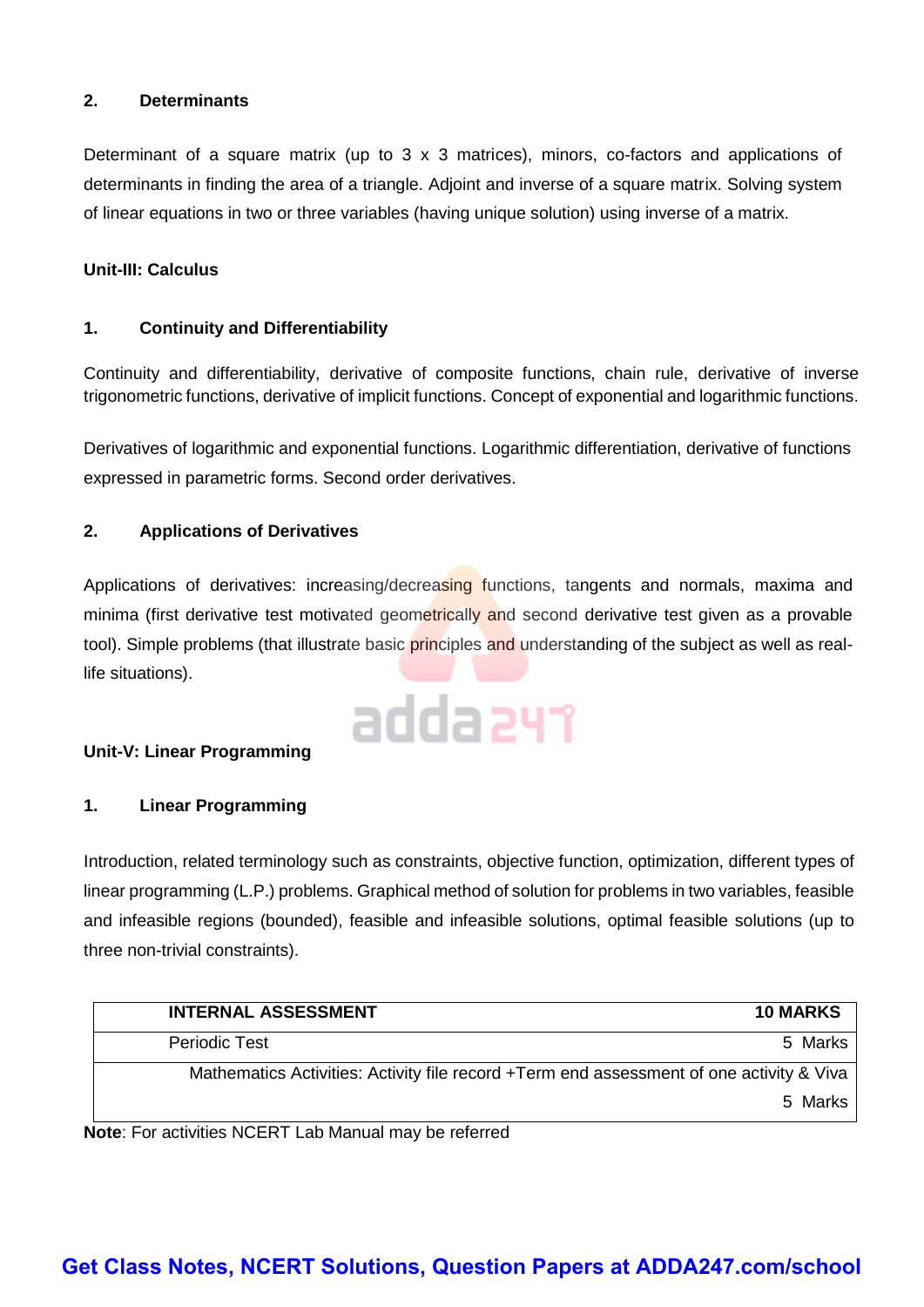### **TERM - II**

### One Paper

### **Max Marks: 40**

| No.  | <b>Units</b>                           | <b>Marks</b> |
|------|----------------------------------------|--------------|
| III. | Calculus                               | 18           |
| IV.  | Vectors and Three-Dimensional Geometry | 14           |
| VI.  | Probability                            | 8            |
|      | <b>Total</b>                           | 40           |
|      | <b>Internal Assessment</b>             | 10           |
|      | <b>Total</b>                           | 50           |

### **Unit-III: Calculus**

### **1. Integrals**

Integration as inverse process of differentiation. Integration of a variety of functions by substitution, by partial fractions and by parts, Evaluation of simple integrals of the following types and problems based on them.

$$
\int \frac{dx}{x^2 \pm a^2} \int \frac{dx}{\sqrt{x^2 \pm a^2}}, \int \frac{dx}{\sqrt{a^2 - x^2}}, \int \frac{dx}{ax^2 + bx + c}, \int \frac{dx}{\sqrt{ax^{2 + bx + c}}}
$$

$$
\int \frac{px + q}{ax^2 + bx + c} dx, \int \frac{px + q}{\sqrt{ax^{2 + bx + c}}} dx, \int \sqrt{a^2 \pm x^2} dx, \int \sqrt{x^2 - a^2} dx
$$

Fundamental Theorem of Calculus (without proof).Basic properties of definite integrals and evaluation of definite integrals.

### **2. Applications of the Integrals**

Applications in finding the area under simple curves, especially lines, parabolas; area of circles /ellipses (in standard form only) (the region should be clearly identifiable).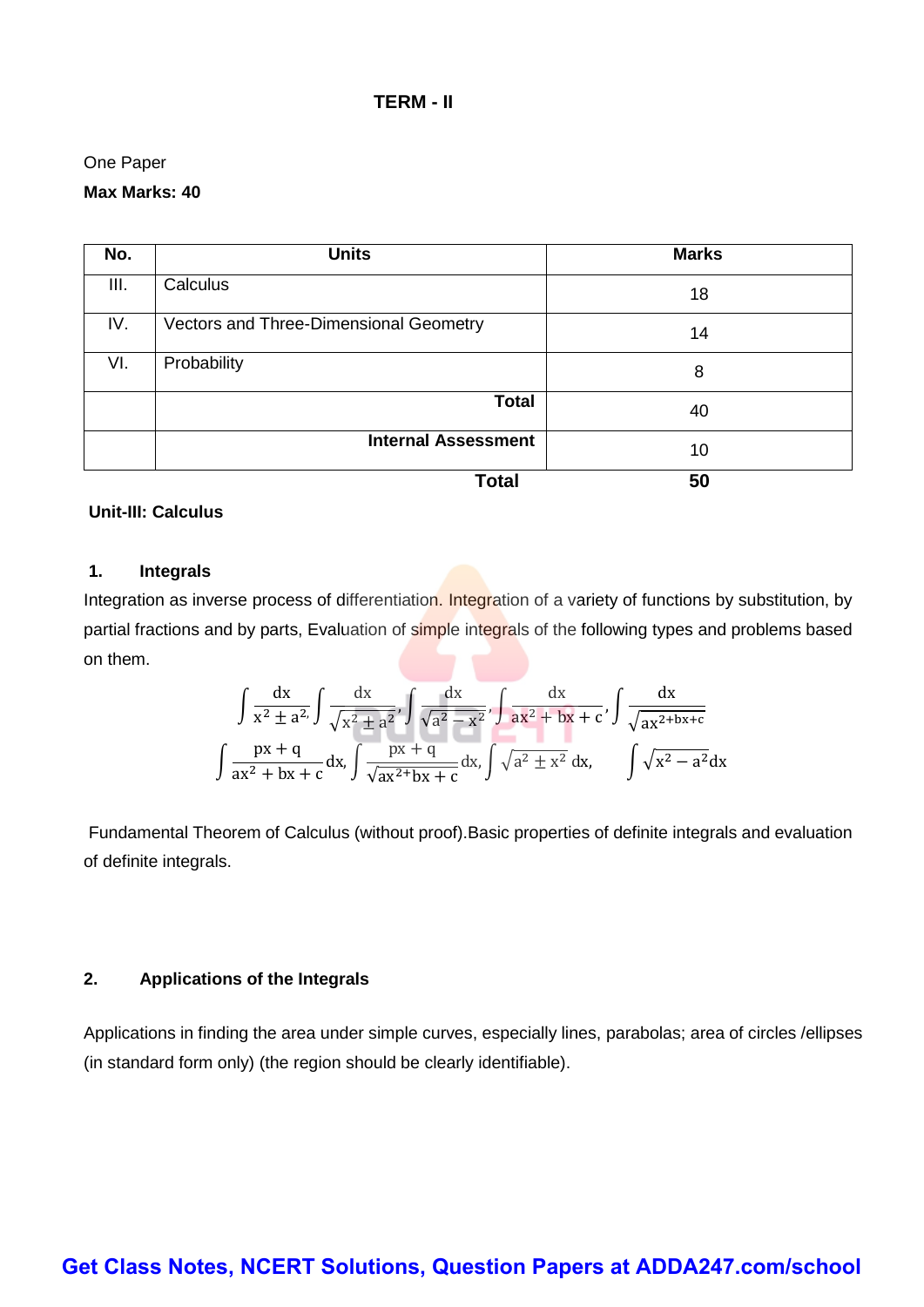### **3. Differential Equations**

Definition, order and degree, general and particular solutions of a differential equation. Solution of differential equations by method of separation of variables, solutions of homogeneous differential equations of first order and first degree of the type:  $\frac{dy}{dx}$  $\frac{dy}{dx} = f(y/x)$ . Solutions of linear differential equation of the type:

> dy  $\frac{dy}{dx}$  + py = q, where p and q are functions of x or constant.

### **Unit-IV: Vectors and Three-Dimensional Geometry**

### **1. Vectors**

Vectors and scalars, magnitude and direction of a vector. Direction cosines and direction ratios of a vector. Types of vectors (equal, unit, zero, parallel and collinear vectors), position vector of a point, negative of a vector, components of a vector, addition of vectors, multiplication of a vector by a scalar, position vector of a point dividing a line segment in a given ratio. Definition, Geometrical Interpretation, properties and application of scalar (dot) product of vectors, vector (cross) product of vectors.

### **2. Three - dimensional Geometry**

Direction cosines and direction ratios of a line joining two points. Cartesian equation and vector equation of a line, coplanar and skew lines, shortest distance between two lines. Cartesian and vector equation of a plane. Distance of a point from a plane.

### **Unit-VI: Probability**

### **1. Probability**

Conditional probability, multiplication theorem on probability, independent events, total probability, Bayes' theorem, Random variable and its probability distribution.

| <b>INTERNAL ASSESSMENT</b>                                                               | <b>10 MARKS</b> |
|------------------------------------------------------------------------------------------|-----------------|
| <b>Periodic Test</b>                                                                     | 5 Marks         |
| Mathematics Activities: Activity file record +Term end assessment of one activity & Viva |                 |
|                                                                                          | 5 Marks         |

**Note**: For activities NCERT Lab Manual may be referred